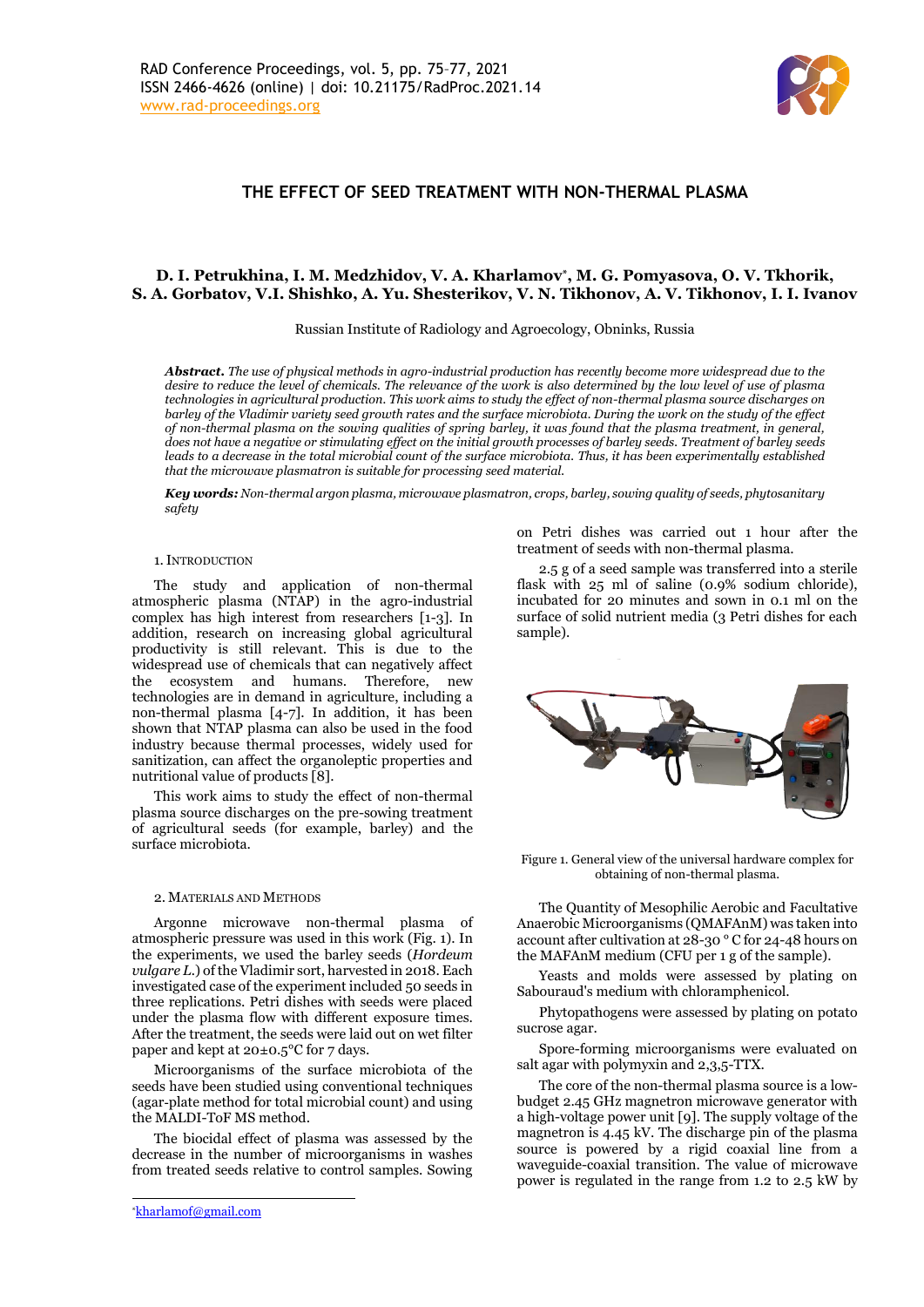changing the location of the short-circuited contactless piston. The unused reflected power is absorbed in the water load, which is connected to the waveguide circulator.

The distance from the NTAP-plasma source to the processed object is  $45 \text{ mm}$ , the temperature is  $40$ -50  $\text{C}^{\circ}$ , and the argon consumption is  $4.5 \frac{\text{I}}{\text{min}}$ .

### 3. RESULTS AND DISCUSSION

In the first experiment, non-thermal plasma was generated using a multiple resonant microwave discharger. The inner conductor was a metal tube for supplying a plasma-forming gas – argon. The axial movement of the inner conductor is provided by a choke joint, which allows the regulating of the position of the inner discharger relative to the external tip of the coaxial line. A resonant microwave discharge pin in the form of a 6-pin removable tip was developed.



Figure 2. The effect of plasma exposure on (A) the laboratory germination of seeds, (B) the length of sprouts and roots when using the six-pin discharger and a teflon disk.

The exposure of non-thermal plasma on seeds did not lead to a statistical change in the sprouts' length and roots of 7-day-old barley seedlings (Fig. 2). However, after exposure for 5 and 20 minutes, the laboratory germination significantly decreased to the control value. In other cases, no changes were detected.

After the first tests of the non-thermal plasma source, its deficiencies, that could harm the sowing qualities of seeds after their irradiation by plasma, were observed. Because of design specifics during prolonged work time, the discharger's overheating caused a breakdown in the coaxial line. Probably, one of the reasons for this was insufficient heat rejection. To solve this problem, an octagonal spark pin was formed with improved heat removal from the discharge zone due to recirculating blowing zones' formation. With the new geometry of the discharger, it was possible to distribute the load more uniformly, produce the stable discharge and achieve the installation's stability, including during prolonged work operation.

The exposure of seeds with non-thermal plasma after device modification did not negatively affect the sowing characteristics of barley seeds (Fig. 3). The laboratory germination of the seeds did not exceed the control value. It was also found that the plasma exposure does not affect the root and shoot length on the 7th-day of ontogenesis.



Figure 3. The effect of plasma exposure on (A) the laboratory germination of seeds, (B) the length of sprouts and roots when using the new eight-pin discharger

Thus, during the work on the study of the effect of non-thermal plasma on the sowing qualities of spring barley of the Vladimir variety, it was found that the plasma treatment, in general, does not have a negative or stimulating effect on the initial growth processes of barley seeds. The biocidal effect of non-thermal argon plasma was found during the treatment of spring barley seeds to reduce their infection with diseases (phytopathogens) [10, 11], as well as on the culture of gram-positive bacteria (*Lactobacillus* isolated from walnuts) [12].



Figure 4. Appearance of inoculation of an untreated sample on QMAFAnM medium (3 days)

| Duration of<br>exposure to<br>non-thermal<br>plasma | 1 day<br>mean $\pm$ std. dev. | 2 day<br>mean ± std.<br>dev.   |
|-----------------------------------------------------|-------------------------------|--------------------------------|
| Control                                             | $8.61 \pm 0.51$<br>$(100\%)$  | $14.48 \pm 0.7$<br>$(100\%)$   |
| 1 min                                               | $6.08 \pm 0.59$<br>$(70.6\%)$ | $10.56 \pm 0.8$<br>$(72.9\%)$  |
| $5 \text{ min}$                                     | $7.21 \pm 0.73$<br>(83.7%)    | $9.16 \pm 0.67$<br>(63.3%)     |
| 10 min                                              | 11.43±4.99<br>(132.8%)        | $13.63 \pm 4.12$<br>$(94.1\%)$ |

Table 1. Dependence of the number of CFU QMAFAnM of barley microbiota on the duration of exposure to non-thermal plasma on seeds

**Note.** Statistically significant differences ( $p \le 0.05$ ) from the control by the Mann-Whitney test are shown in bold.

The aim of the second test is to assess the lowtemperature plasma biocidal effect on the surface microbiota of barley seeds [11]. The distance from the beam to the subject under study is 55 mm; the argon